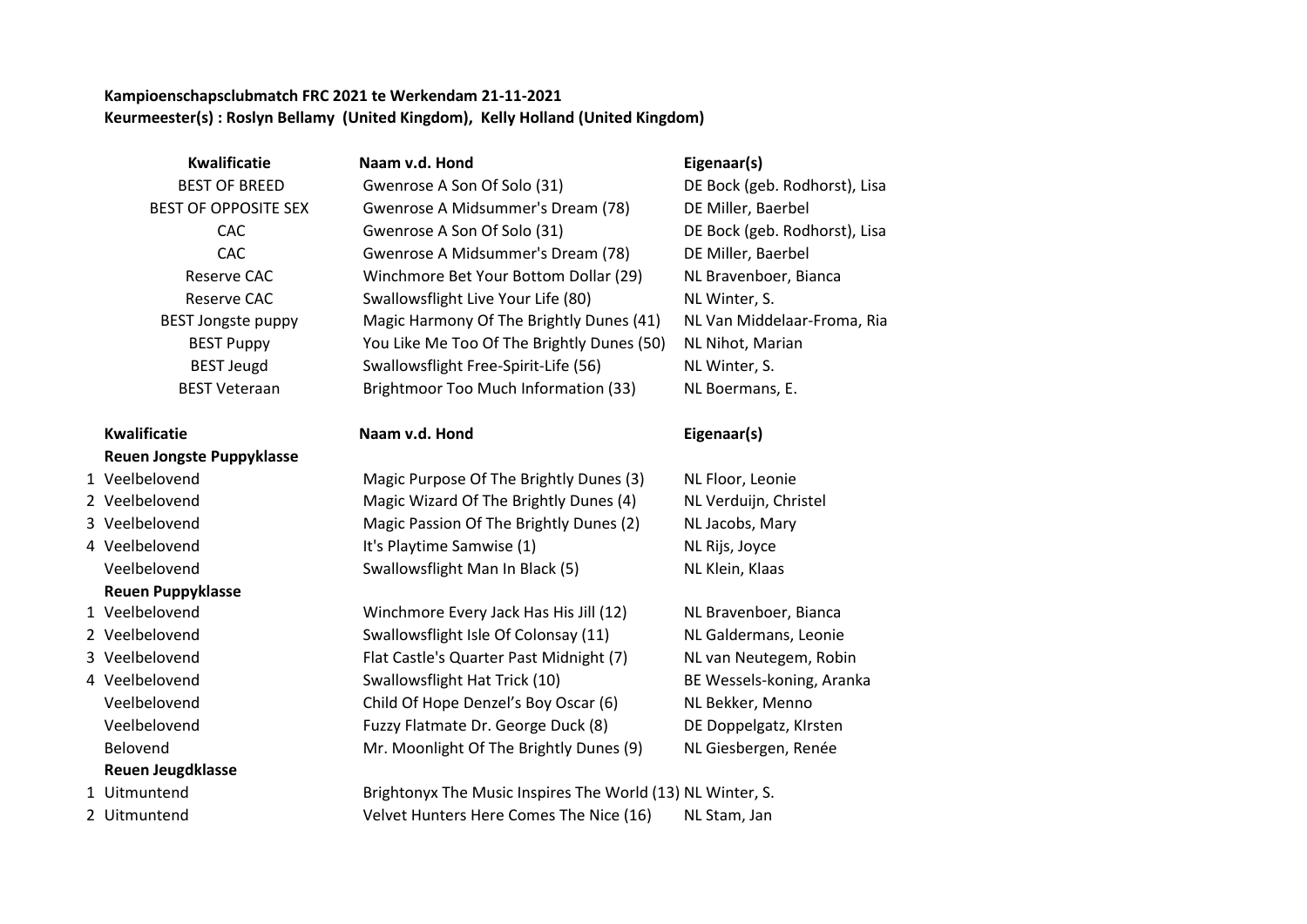| 3 Uitmuntend                       | It's Playtime Tommy (14)                 | NL Aandewiel, A         |
|------------------------------------|------------------------------------------|-------------------------|
| 4 Uitmuntend                       | Swallowsflight Face The Facts (15)       | NL Galdermans, Leonie   |
| <b>Reuen Tussenklasse</b>          |                                          |                         |
| 1 Uitmuntend                       | Swallowsflight Bohemian Rhapsody (19)    | NL Galdermans, Leonie   |
| 2 Uitmuntend                       | Flat Fellows Mr Blue Sky (17)            | NL Lansink, Ilse        |
| 3 Uitmuntend                       | Millerheights Thinking of You (18)       | NL Fege, Edith          |
| <b>Reuen Openklasse</b>            |                                          |                         |
| 1 Uitmuntend                       | Flatout Kansas City Strip (23)           | NL Winter, S.           |
| 2 Uitmuntend                       | Tercinta To Bad To Be Sad (26)           | NL Patist, Judith       |
| 3 Uitmuntend                       | Flat Castle's Paint It Black (22)        | NL Galdermans, Leonie   |
| 4 Uitmuntend                       | So Typical Of The Brightly Dunes (25)    | NL Verduijn, Christel   |
| Uitmuntend                         | Corndancers Extremely Magical (20)       | NL Van Hulsen, Jannet   |
| Uitmuntend                         | Entijo's Kindly Schiller (21)            | DE Guth, Daniela        |
| Uitmuntend                         | Questions Flight Only Special (24)       | NL Verheij, Johan en He |
| <b>Reuen Fokkersklasse</b>         |                                          |                         |
| 1 Uitmuntend Res. CAC              | Winchmore Bet Your Bottom Dollar (29)    | NL Bravenboer, Bianca   |
| 2 Uitmuntend                       | Quinian Uit De Zwarte Polder (27)        | NL Brand, Suzan         |
| 3 Uitmuntend                       | Swallowsflight Askogen (28)              | NL Galdermans, Leonie   |
| <b>Reuen Kampioensklasse</b>       |                                          |                         |
| 1 Uitmuntend CAC BOB CW'2020       | Gwenrose A Son Of Solo (31)              | DE Bock (geb. Rodhorst) |
| 2 Uitmuntend                       | Cuillinoir Wayfarer (30)                 | NL Boermans, E.         |
| 3 Uitmuntend                       | Whizzbang's Smoke Without Fire (32)      | NL Galdermans, Leonie   |
| Reuen veteranenklasse              |                                          |                         |
| 1 Uitmuntend Beste veteraan        | Brightmoor Too Much Information (33)     | NL Boermans, E.         |
| 2 Uitmuntend                       | Treyhill Macallan (34)                   | NL Ordelman, Herma      |
| 3 Uitmuntend                       | Windstorm Kailua (35)                    | NL Bekker, Menno        |
| Teven Jongste Puppyklasse          |                                          |                         |
| 1 Veelbelovend Beste Jongste puppy | Magic Harmony Of The Brightly Dunes (41) | NL Van Middelaar-From   |
| 2 Veelbelovend                     | It's Playtime Morwen Sieny (40)          | NL Moonen, Saskia       |
| 3 Veelbelovend                     | It's Playtime Arwen (38)                 | NL Thiele, Danielle     |
| 4 Veelbelovend                     | Flat Castle's Raurima (37)               | NL Winter, S.           |
| Veelbelovend                       | Fay's Fairy Tail Lady Bridgerton (36)    | NL Scheel, Willeke      |
| Veelbelovend                       | It's Playtime Dori (39)                  | NL Nagtzaam, Monique    |

NL Winter, S. NL Patist, Judith NL Galdermans, Leonie NL Verduijn, Christel NL Van Hulsen, Jannet DE Guth, Daniela NL Verheij, Johan en Heleen

DE Bock (geb. Rodhorst), Lisa NL Boermans, E. NL Galdermans, Leonie

NL Van Middelaar-Froma, Ria NL Moonen, Saskia NL Thiele, Danielle NL Winter, S. NL Scheel, Willeke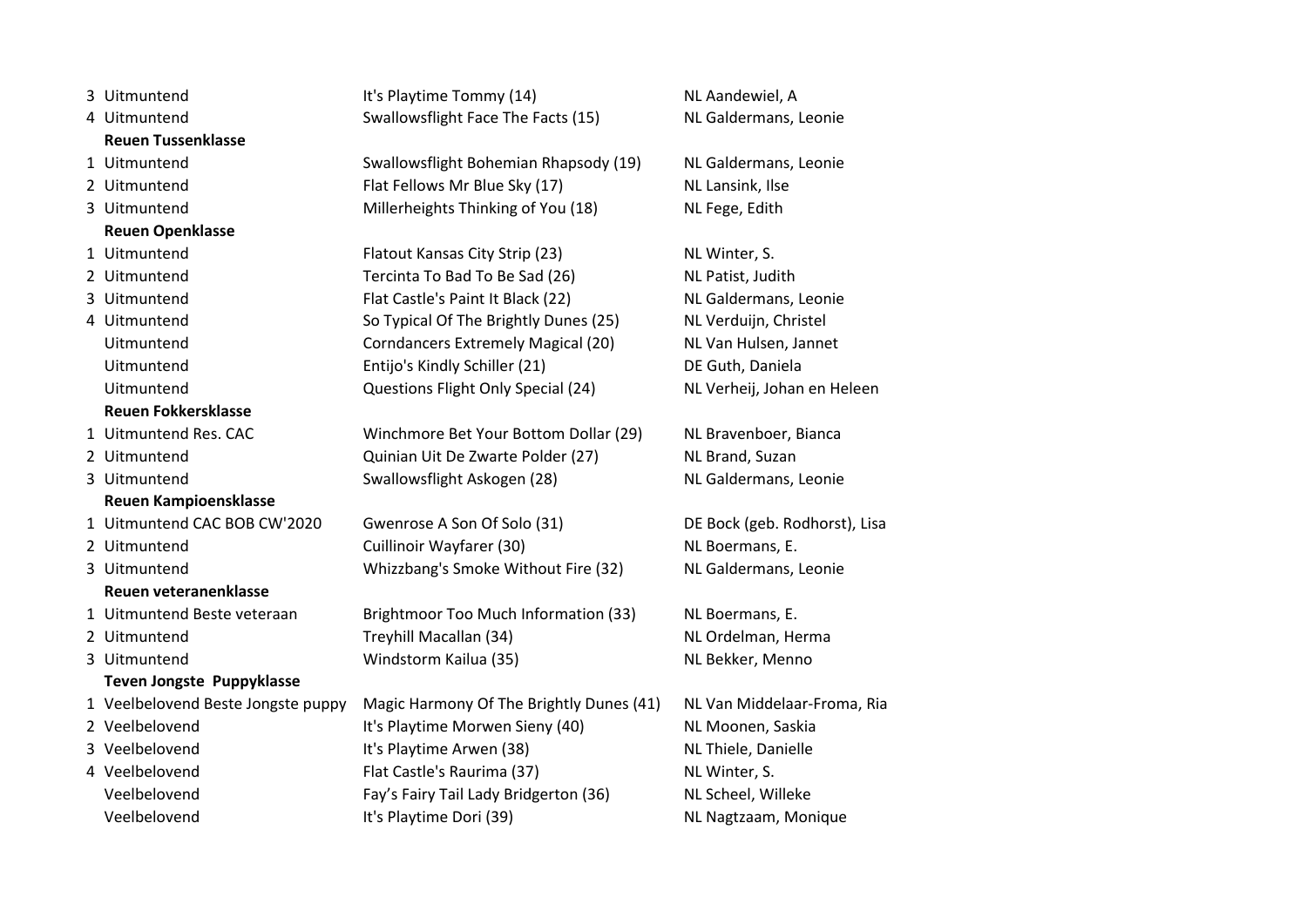| Afwezig                    | Star V.h. Heutszpark (42)                                  | NL Pistora, Huub               |
|----------------------------|------------------------------------------------------------|--------------------------------|
| Belovend                   | Swallowsflight Magic Witch Craft (43)                      | NL Hesselink, Frouke           |
| Belovend                   | Touch Of Magic Of The Brightly Dunes (44)                  | NL Nihot, Marian               |
| <b>Teven Puppyklasse</b>   |                                                            |                                |
| 1 Veelbelovend Beste puppy | You Like Me Too Of The Brightly Dunes (50)                 | NL Nihot, Marian               |
| 2 Veelbelovend             | Child Of Hope Denzels Bright Morwenna (45) NL Boermans, E. |                                |
| 3 Veelbelovend             | Winchmore Eight Days A Week (49)                           | NL Bravenboer, Bianca          |
| 4 Veelbelovend             | Fuzzy Flatmate Dr. Juli Duck (47)                          | DE Bauschmann, Anne            |
| Belovend                   | Flat Castle's Queen For A Day (46)                         | NL Winter, S.                  |
| Belovend                   | Pepper's Reflection Sweet Pepper (48)                      | NL Renders, Silvia             |
| <b>Teven Jeugdklasse</b>   |                                                            |                                |
| 1 Uitmuntend Beste Jeugd   | Swallowsflight Free-Spirit-Life (56)                       | NL Winter, S.                  |
| 2 Uitmuntend               | Einstein Uit De Zwarte Polder (52)                         | NL Brand, Suzan                |
| 3 Uitmuntend               | Misty Montana Of The Brightly Dunes (55)                   | NL Schuttel, G.H.J.            |
| 4 Zeer goed                | It's Playtime Grace (53)                                   | BE Ommeganck, Sabine           |
| Zeer goed                  | Corndancers Beautiful Lady (51)                            | NL Jonker, Josina              |
| Zeer goed                  | Kulon Kitaika Of Firien Wood (54)                          | NL Eberhard-direcks, Angelique |
| Zeer goed                  | Velvet Hunters Love Supreme (57)                           | NL Marjolein, Marjolein Schepe |
| <b>Teven Tussenklasse</b>  |                                                            |                                |
| 1 Uitmuntend               | Swallowsflight Cafe Latte (61)                             | NL Galdermans, Leonie          |
| 2 Zeer goed                | Flat Valley Roses Sweet Love (59)                          | NL Van Kempen, R               |
| Afwezig                    | Beautyfield's Loch Hope At Dalwhinnies (58)                | DE Beck, Ulrike und Carsten    |
| Afwezig                    | Flatastic Green Compassion (60)                            | NL Verspui, Laurine            |
| <b>Teven Openklasse</b>    |                                                            |                                |
| 1 Uitmuntend               | Winchmore Drama Queen (71)                                 | NL Bravenboer, Bianca          |
| 2 Uitmuntend               | Swallowsflight Fiamma-Galaxy (69)                          | NL Galdermans, Leonie          |
| 3 Uitmuntend               | Swallowsflight Spring Is In The Air (70)                   | NL Hokke- Boshoven, Natalie    |
| 4 Uitmuntend               | Maddistream Aduro Pink (66)                                | NL Ordelman, Herma             |
| Zeer goed                  | Beautyfield's Kick In The Pants (62)                       | NL Van Der Kruijs, Dominique   |
| Afwezig                    | Flow Of Spirits Silver Skipper (63)                        | NL Van Vondelen - Jørgensen, B |
| Uitmuntend                 | Fuzzy Flatmate Clotilda (64)                               | DE Bauschmann, Anne und Nor    |
| Zeer goed                  | Kings Forrest Matter Horn (65)                             | NL Ruisch, Mieke               |
| Zeer goed                  | Purdey (67)                                                | NL Verheij, Johan en Heleen    |
|                            |                                                            |                                |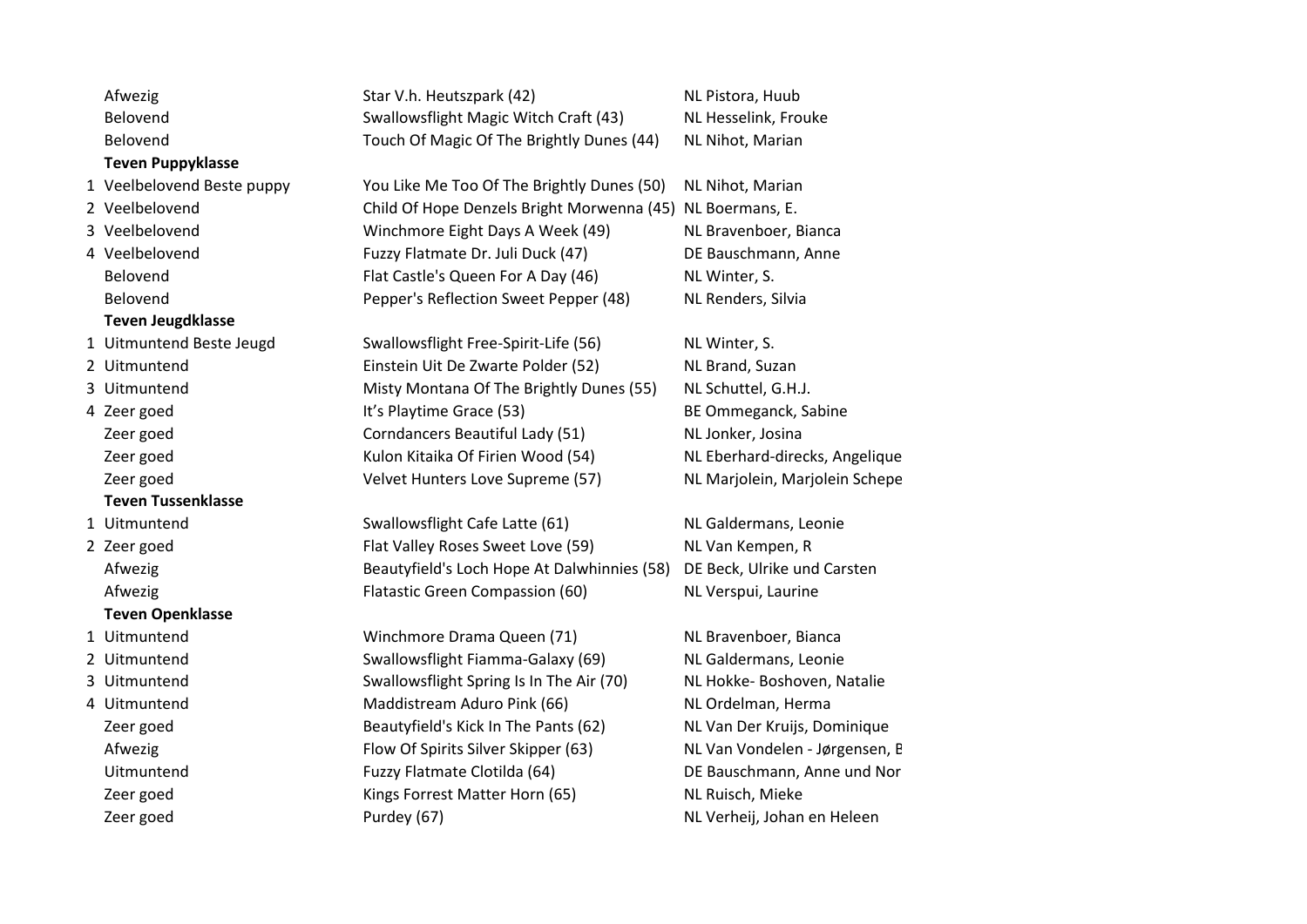Zeer goed **Ravenna Vd Blauwe Lotus (68)** NL Van Der Plas, Babeth Uitmuntend Gossip Girl Black Brianta (74) NL Thiele, Danielle **Teven Gebruikshondenklasse** 1 Uitmuntend Fuzzy Flatmate Auguste (72) DE Bauschmann, Anne und Nora **Teven Fokkersklasse** 1 Uitmuntend Caylin Uit De Zwarte Polder (73) NL Brand, Suzan 2 Uitmuntend Swallowsflight Atrask (75) NL Galdermans, Leonie 3 Uitmuntend Wagging Tails The Fairway Wood (76) NL Rathenau, Saskia 4 Uitmuntend Winchmore Created At Christmas (77) NL Bravenboer, Bianca **Teven Kampioensklasse** 1 Uitmuntend CAC BOS Gwenrose A Midsummer's Dream (78) DE Miller, Baerbel 2 Uitmuntend Res. CAC Swallowsflight Live Your Life (80) NL Winter, S. 3 Uitmuntend Wagging Tails The First Hole (81) NL Rathenau, Saskia 4 Uitmuntend **Loveable Of The Brightly Dunes (79)** NL Nihot, Marian **Teven Veteranenklasse** Afwezig **Beautyfield's Dalwhinnie (82)** DE Beck, Ulrike und Carsten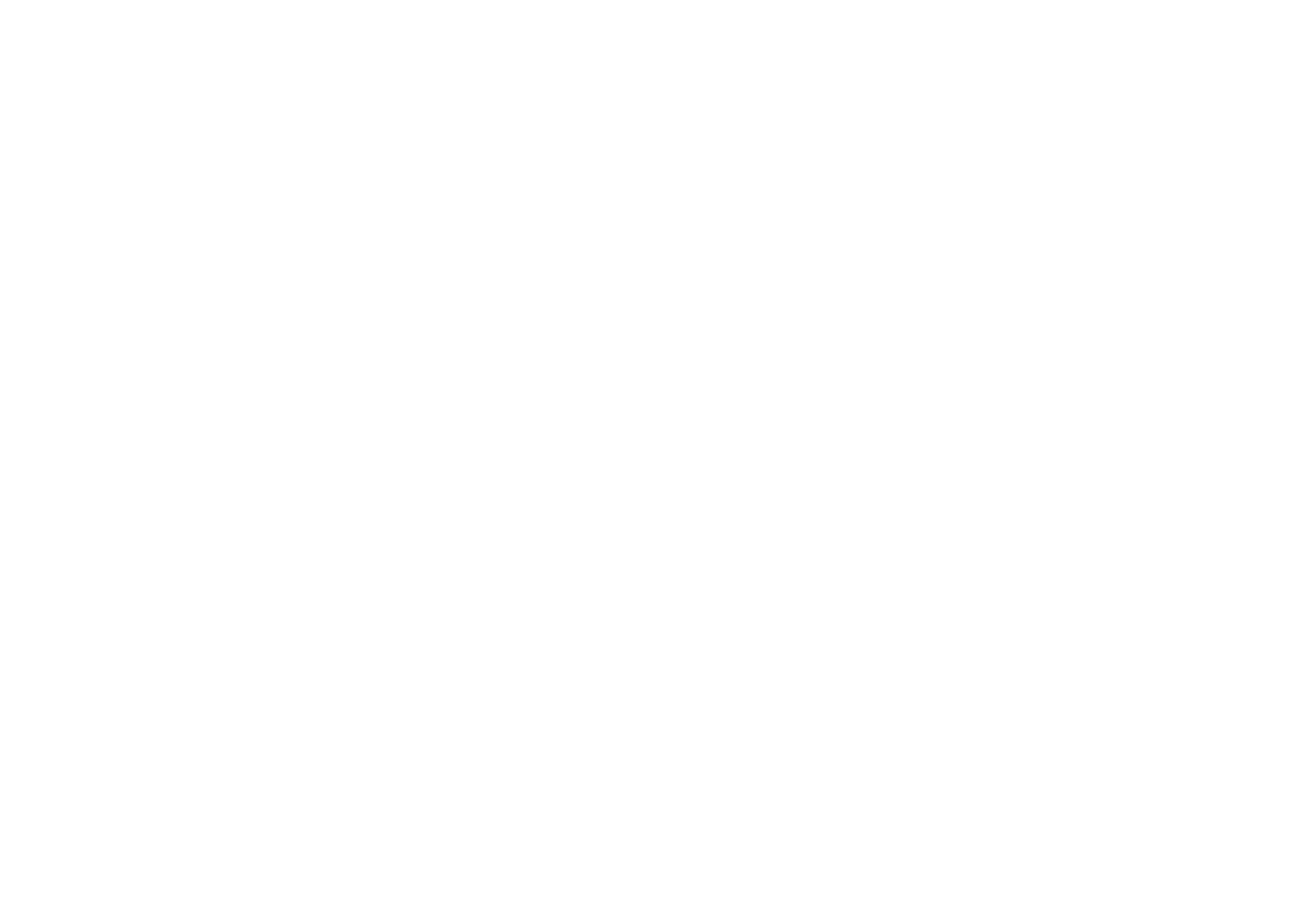NL Marjolein, Marjolein Schepers

NL Eberhard-direcks, Angelique

## **Nirgitte**

DE Bauschmann, Anne und Nora